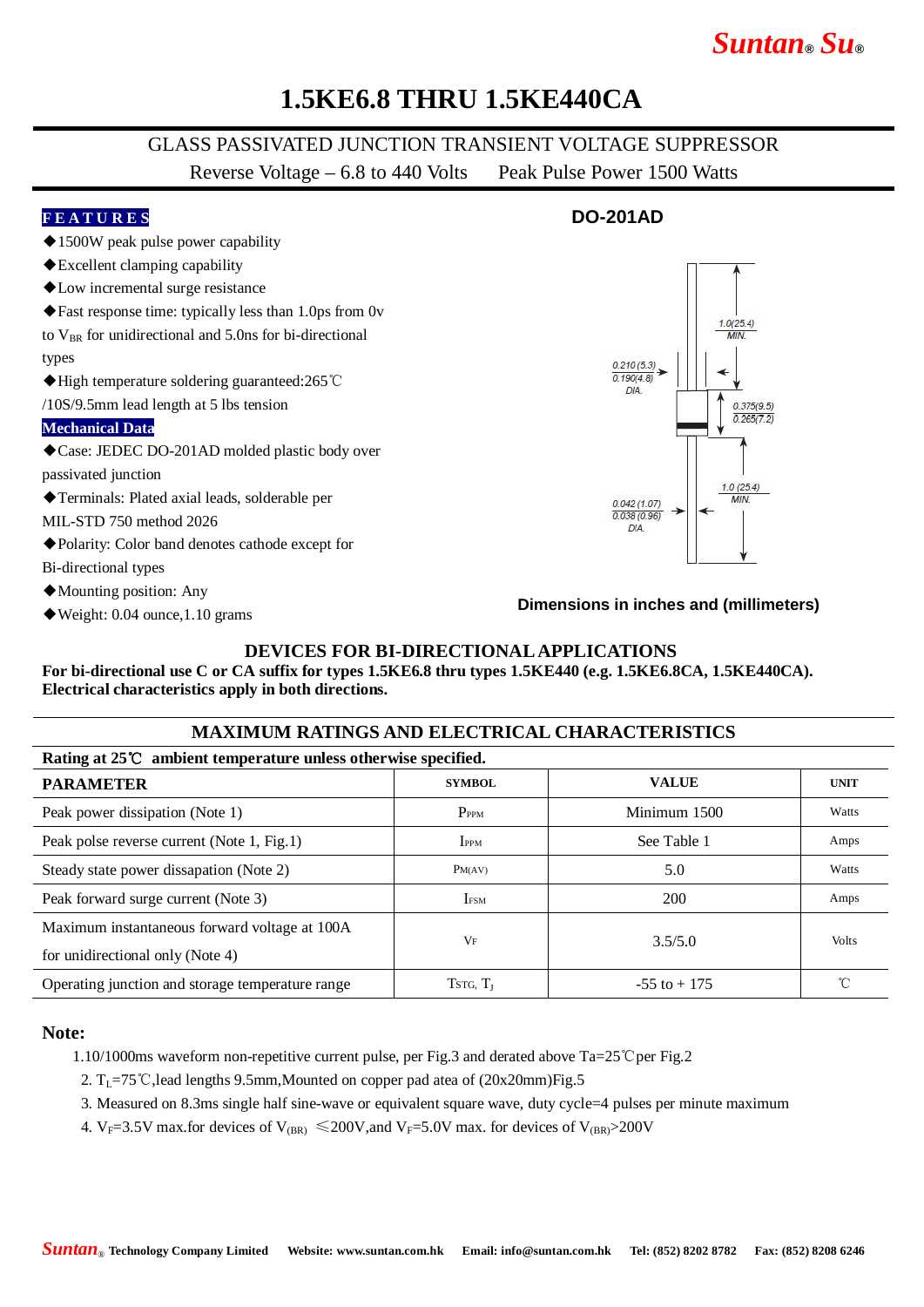# **1.5KE6.8 THRU 1.5KE440CA**

### GLASS PASSIVATED JUNCTION TRANSIENT VOLTAGE SUPPRESSOR

Reverse Voltage – 6.8 to 440 Volts Peak Pulse Power 1500 Watts

### **ELECTRICAL CHARACTERISTICS (at TA=25<sup>0</sup>C unless otherwise noted)**

| <b>Device</b><br><b>Type</b> |            | <b>Breakdown</b><br>Voltage V(BR)<br>(Volts)(NOTES 1) |        | Stand-off<br>Voltage<br><b>VWM</b> | Maximum<br>Reverse<br>Leakage | Maximum<br><b>Peak Puls</b><br><b>Reverse Current</b> | Maximum<br>Clamping<br>Voltage at<br><b>IPPM</b> | <b>Maximum</b><br>Temperature<br>Coefficient<br>of $V(BR)$ |
|------------------------------|------------|-------------------------------------------------------|--------|------------------------------------|-------------------------------|-------------------------------------------------------|--------------------------------------------------|------------------------------------------------------------|
|                              | <b>MIN</b> | <b>MAX</b>                                            | IT(mA) | (Volts)                            | atVwM<br>ID(NOTE3)(mA)        | <b>IPPM(NOTE2)</b><br>(Amps)                          | Vc(Volts)                                        | $(% / ^{\circ}C)$                                          |
| 1,5KE6.8                     | 6.12       | 7.48                                                  | 10.0   | 5.50                               | 1000.0                        | 139                                                   | 10.8                                             | 0.057                                                      |
| 1.5KE6.8A                    | 6.45       | 7.14                                                  | 10.0   | 5.80                               | 1000.0                        | 143                                                   | 10.5                                             | 0.057                                                      |
| 1.5KE7.5                     | 6.75       | 8.25                                                  | 10.0   | 6.05                               | 500.0                         | 128                                                   | 11.7                                             | 0.061                                                      |
| 1.5KE7.5A                    | 7.13       | 7.88                                                  | 10.0   | 6.40                               | 500.0                         | 133                                                   | 11.3                                             | 0.061                                                      |
| 1.5KE8.2                     | 7.38       | 9.02                                                  | 10.0   | 6.63                               | 200.0                         | 120                                                   | 12.5                                             | 0.065                                                      |
| 1.5KE8.2A                    | 7.79       | 8.61                                                  | 10.0   | 7.02                               | 200.0                         | 124                                                   | 12.1                                             | 0.065                                                      |
| 1.5KE9.1                     | 8.19       | 10.0                                                  | 1.0    | 7.37                               | 50.0                          | 109                                                   | 13.8                                             | 0.068                                                      |
| 1.5KE9.1A                    | 8.65       | 9.55                                                  | 1.0    | 7.78                               | 50.0                          | 112                                                   | 13.4                                             | 0.068                                                      |
| 1.5KE10                      | 9.00       | 11.0                                                  | 1.0    | 8.10                               | 10.0                          | 100                                                   | 15.0                                             | 0.073                                                      |
| 1.5KE10A                     | 9.50       | 10.5                                                  | 1.0    | 8.55                               | 10.0                          | 103                                                   | 14.5                                             | 0.073                                                      |
| 1.5KE11                      | 9.90       | 12.1                                                  | 1.0    | 8.92                               | 5.0                           | 92.6                                                  | 16.2                                             | 0.075                                                      |
| 1.5KE11A                     | 10.5       | 11.6                                                  | 1.0    | 9.40                               | 5.0                           | 96.2                                                  | 15.6                                             | 0.075                                                      |
| 1.5KE12                      | 10.8       | 13.2                                                  | 1.0    | 9.72                               | 5.0                           | 86.7                                                  | 17.3                                             | 0.078                                                      |
| 1.5KE12A                     | 11.4       | 12.6                                                  | 1.0    | 10.2                               | 5.0                           | 89.8                                                  | 16.7                                             | 0.078                                                      |
| 1.5KE13                      | 11.7       | 14.3                                                  | 1.0    | 10.5                               | 5.0                           | 78.9                                                  | 19.0                                             | 0.081                                                      |
| 1.5KE13A                     | 12.4       | 13.7                                                  | 1.0    | 11.1                               | 5.0                           | 82.4                                                  | 18.2                                             | 0.081                                                      |
| 1.5KE15                      | 13.5       | 16.5                                                  | 1.0    | 12.1                               | 5.0                           | 68.2                                                  | 22.0                                             | 0.084                                                      |
| 1.5KE15A                     | 14.3       | 15.8                                                  | 1.0    | 12.8                               | 5.0                           | 70.8                                                  | 21.2                                             | 0.084                                                      |
| 1.5KE16                      | 14.4       | 17.6                                                  | 1.0    | 12.9                               | 5.0                           | 63.8                                                  | 23.5                                             | 0.086                                                      |
| 1.5KE16A                     | 15.2       | 16.8                                                  | 1.0    | 13.6                               | 5.0                           | 66.7                                                  | 22.5                                             | 0.086                                                      |
| 1.5KE18                      | 16.2       | 19.8                                                  | 1.0    | 14.5                               | 5.0                           | 56.6                                                  | 26.5                                             | 0.088                                                      |
| 1.5KE18A                     | 17.1       | 18.9                                                  | 1.0    | 15.3                               | 5.0                           | 59.5                                                  | 25.5                                             | 0.088                                                      |
| 1.5KE20                      | 18.0       | 22.0                                                  | 1.0    | 16.2                               | 5.0                           | 51.5                                                  | 29.1                                             | 0.090                                                      |
| 1.5KE20A                     | 19.0       | 21.0                                                  | 1.0    | 17.1                               | 5.0                           | 54.2                                                  | 27.7                                             | 0.090                                                      |
| 1.5KE22                      | 19.8       | 24.2                                                  | 1.0    | 17.8                               | 5.0                           | 47.0                                                  | 31.9                                             | 0.092                                                      |
| 1.5KE22A                     | 20.9       | 23.1                                                  | 1.0    | 18.8                               | 5.0                           | 49.0                                                  | 30.6                                             | 0.092                                                      |
| 1.5KE24                      | 21.6       | 26.4                                                  | 1.0    | 19.4                               | 5.0                           | 43.2                                                  | 34.7                                             | 0.094                                                      |
| 1.5KE24A                     | 22.8       | 25.2                                                  | 1.0    | 20.5                               | 5.0                           | 45.2                                                  | 33.2                                             | 0.094                                                      |
| 1.5KE27                      | 24.3       | 29.7                                                  | 1.0    | 21.8                               | 5.0                           | 38.4                                                  | 39.1                                             | 0.096                                                      |
| 1.5KE27A                     | 25.7       | 28.4                                                  | 1.0    | 23.1                               | 5.0                           | 40.0                                                  | 37.5                                             | 0.096                                                      |
| 1.5KE30                      | 27.0       | 33.0                                                  | 1.0    | 24.3                               | 5.0                           | 34.5                                                  | 43.5                                             | 0.097                                                      |
| 1.5KE30A                     | 28.5       | 31.5                                                  | 1.0    | 25.6                               | 50.                           | 36.2                                                  | 41.4                                             | 0.097                                                      |
| 1.5KE33                      | 29.7       | 36.3                                                  | 1.0    | 26.8                               | 5.0                           | 31.4                                                  | 47.7                                             | 0.098                                                      |
| 1.5KE33A                     | 31.4       | 34.7                                                  | 1.0    | 28.2                               | 5.0                           | 32.8                                                  | 45.7                                             | 0.098                                                      |
| 1.5KE36                      | 32.4       | 39.6                                                  | 1.0    | 29.1                               | 5.0                           | 28.8                                                  | 52.0                                             | 0.099                                                      |
| 1.5KE36A                     | 34.2       | 37.8                                                  | 1.0    | 30.8                               | 5.0                           | 30.1                                                  | 49.9                                             | 0.099                                                      |
| 1.5KE39                      | 35.1       | 42.9                                                  | 1.0    | 31.6                               | 5.0                           | 26.6                                                  | 56.4                                             | 0.100                                                      |
| 1.5KE39A                     | 37.1       | 41.0                                                  | 1.0    | 33.3                               | 5.0                           | 27.8                                                  | 53.9                                             | 0.100                                                      |
| 1.5KE43                      | 38.7       | 47.3                                                  | 1.0    | 34.8                               | 5.0                           | 24.2                                                  | 61.9                                             | 0.101                                                      |
| 1.5KE43A                     | 40.9       | 45.2                                                  | 1.0    | 36.8                               | 5.0                           | 25.3                                                  | 59.3                                             | 0.101                                                      |
| 1.5KE47                      | 42.3       | 51.7                                                  | 1.0    | 38.1                               | 5.0                           | 22.1                                                  | 67.8                                             | 0.101                                                      |
| 1.5KE47A                     | 44.7       | 49.4                                                  | 1.0    | 40.2                               | 5.0                           | 23.1                                                  | 64.8                                             | 0.101                                                      |
| 1.5KE51                      | 45.9       | 56.1                                                  | 1.0    | 41.3                               | 5.0                           | 20.4                                                  | 73.5                                             | 0.102                                                      |
| 1.5KE51A                     | 48.5       | 53.6                                                  | 1.0    | 43.6                               | 5.0                           | 21.4                                                  | 70.1                                             | 0.102                                                      |
| 1.5KE56                      | 50.4       | 61.6                                                  | 1.0    | 45.4                               | 5.0                           | 18.6                                                  | 80.5                                             | 0.103                                                      |
| 1.5KE56A                     | 53.2       | 58.8                                                  | 1.0    | 47.8                               | 5.0                           | 19.5                                                  | 77.0                                             | 0.103                                                      |

Note: Specifications are subject to change without notice. For more detail and update, please visit our website.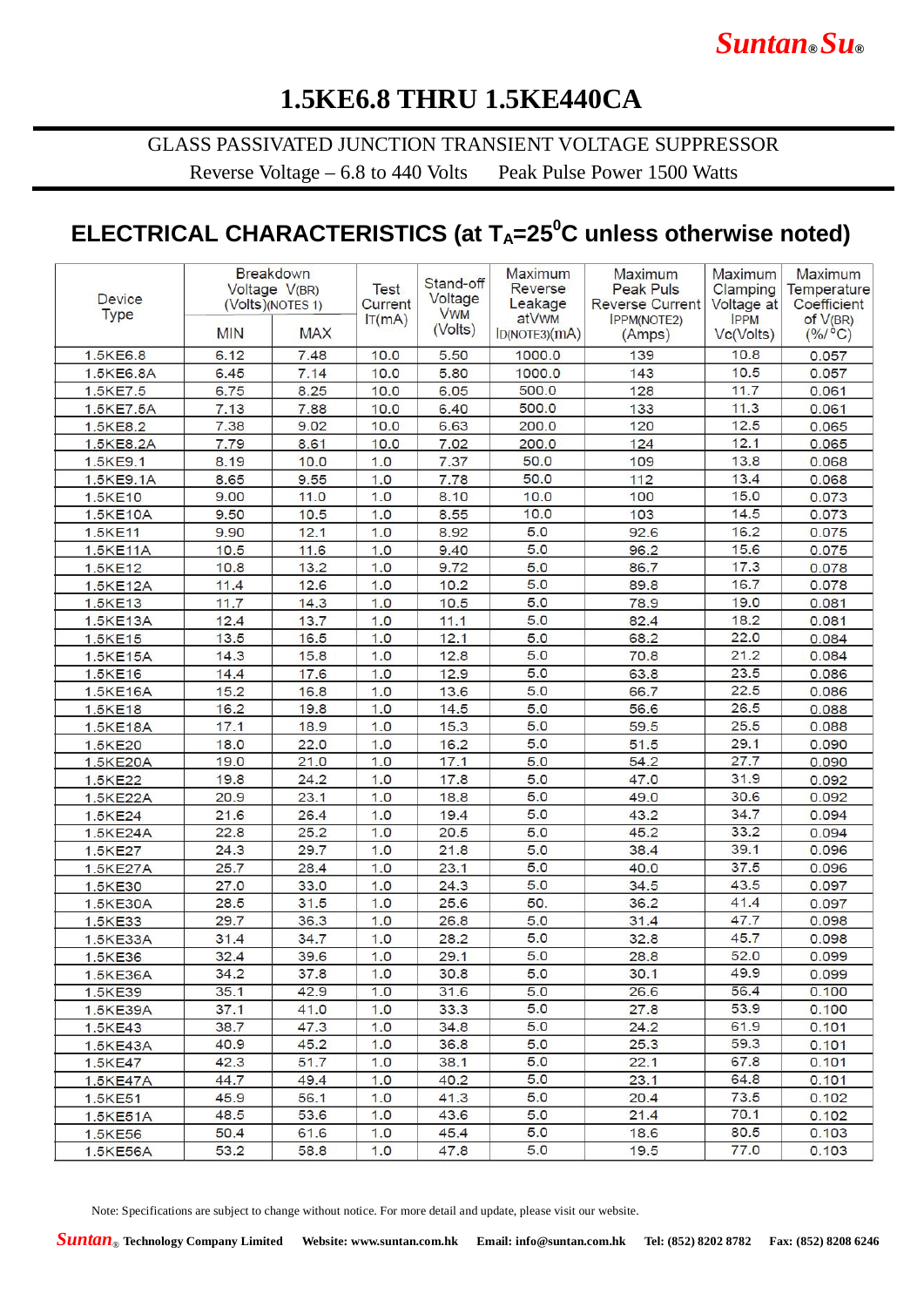# **1.5KE6.8 THRU 1.5KE440CA**

GLASS PASSIVATED JUNCTION TRANSIENT VOLTAGE SUPPRESSOR

Reverse Voltage – 6.8 to 440 Volts Peak Pulse Power 1500 Watts

# **ELECTRICAL CHARACTERISTICS (at TA=25<sup>0</sup>C unless otherwise noted)**

| <b>Device</b><br>Type | Breakdown<br>Voltage V(BR)<br>(Volts)(NOTES 1) |            | <b>Test</b><br>Current | Stand-off<br>Voltage<br><b>VWM</b> | Maximum<br>Reverse<br>Leakage | Maximum<br>Peak Puls<br><b>Reverse Current</b> | Maximum<br>Clamping<br>Voltage at | Maximum<br>Temperature<br>Coefficient |
|-----------------------|------------------------------------------------|------------|------------------------|------------------------------------|-------------------------------|------------------------------------------------|-----------------------------------|---------------------------------------|
|                       | <b>MIN</b>                                     | <b>MAX</b> | IT(mA)                 | (Volts)                            | atVwM<br>ID(NOTE3)(mA)        | <b>IPPM(NOTE2)</b><br>(Amps)                   | <b>IPPM</b><br>Vc(Volts)          | of V(BR)<br>$(^{0}/_{0}/^{0}C)$       |
| 1.5KE62               | 55.8                                           | 66.8       | 1.0                    | 50.2                               | 5.0                           | 16.9                                           | 89.0                              | 0.104                                 |
| 1.5KE62A              | 58.9                                           | 65.1       | 1.0                    | 53.0                               | 5.0                           | 17.6                                           | 85.0                              | 0.104                                 |
| 1.5KE68               | 61.2                                           | 74.8       | 1.0                    | 55.1                               | 5.0                           | 15.3                                           | 98.0                              | 0.104                                 |
| 1.5KE68A              | 64.6                                           | 71.4       | 1.0                    | 58.1                               | 5.0                           | 16.3                                           | 92.0                              | 0.104                                 |
| 1.5KE75               | 67.5                                           | 82.5       | 1.0                    | 60.7                               | 5.0                           | 13.9                                           | 108                               | 0.105                                 |
| 1.5KE75A              | 71.3                                           | 78.8       | 1.0                    | 64.1                               | 5.0                           | 14.6                                           | 103                               | 0.105                                 |
| 1.5KE82               | 73.8                                           | 90.2       | 1.0                    | 66.4                               | 5.0                           | 12.7                                           | 118                               | 0.105                                 |
| 1.5KE82A              | 77.9                                           | 86.1       | 1.0                    | 70.1                               | 5.0                           | 13.3                                           | 113                               | 0.105                                 |
| 1.5KE91               | 81.9                                           | 100        | 1.0                    | 73.7                               | 5.0                           | 11.5                                           | 131                               | 0.106                                 |
| 1.5KE91A              | 86.5                                           | 95.5       | 1.0                    | 77.8                               | 5.0                           | 12.0                                           | 125                               | 0.106                                 |
| 1.5KE100              | 90.0                                           | 110        | 1.0                    | 81.0                               | 5.0                           | 10.4                                           | 144                               | 0.106                                 |
| 1.5KE100A             | 95.0                                           | 105        | 1.0                    | 85.5                               | 5.0                           | 10.9                                           | 137                               | 0.106                                 |
| 1.5KE110              | 99.0                                           | 121        | 1.0                    | 89.2                               | 5.0                           | 9.5                                            | 158                               | 0.107                                 |
| 1.5KE110A             | 105                                            | 116        | 1.0                    | 94.0                               | 5.0                           | 9.9                                            | 152                               | 0.107                                 |
| 1.5KE120              | 108                                            | 132        | 1.0                    | 97.2                               | 5.0                           | 8.7                                            | 173                               | 0.107                                 |
| 1.5KE120A             | 114                                            | 126        | 1.0                    | 102                                | 5.0                           | 9.1                                            | 165                               | 0.107                                 |
| 1.5KE130              | 117                                            | 143        | 1.0                    | 105                                | 5.0                           | 8.0                                            | 187                               | 0.107                                 |
| 1.5KE130A             | 124                                            | 137        | 1.0                    | 111                                | 5.0                           | 8.4                                            | 179                               | 0.107                                 |
| 1.5KE150              | 135                                            | 165        | 1.0                    | 121                                | 5.0                           | 7.0                                            | 215                               | 0.108                                 |
| 1.5KE150A             | 143                                            | 158        | 1.0                    | 128                                | 5.0                           | 7.2                                            | 207                               | 0.108                                 |
| 1.5KE160              | 144                                            | 176        | 1.0                    | 130                                | 5.0                           | 6.5                                            | 230                               | 0.108                                 |
| 1.5KE160A             | 152                                            | 168        | 1.0                    | 136                                | 5.0                           | 6.8                                            | 219                               | 0.108                                 |
| 1.5KE170              | 153                                            | 187        | 1.0                    | 138                                | 5.0                           | 6.1                                            | 244                               | 0.108                                 |
| 1.5KE170A             | 162                                            | 179        | 1.0                    | 145                                | 5.0                           | 6.4                                            | 234                               | 0.108                                 |
| 1.5KE180              | 162                                            | 198        | 1.0                    | 146                                | 5.0                           | 5.8                                            | 258                               | 0.108                                 |
| 1.5KE180A             | 171                                            | 189        | 1.0                    | 154                                | 5.0                           | 6.1                                            | 246                               | 0.108                                 |
| 1.5KE200              | 180                                            | 220        | 1.0                    | 162                                | 5.0                           | 5.2                                            | 287                               | 0.108                                 |
| 1.5KE200A             | 190                                            | 210        | 1.0                    | 171                                | 5.0                           | 5.5                                            | 274                               | 0.108                                 |
| 1.5KE220              | 198                                            | 242        | 1.0                    | 175                                | 5.0                           | 4.4                                            | 344                               | 0.108                                 |
| 1.5KE220A             | 209                                            | 231        | 1.0                    | 185                                | 5.0                           | 4.6                                            | 328                               | 0.108                                 |
| 1.5KE250              | 225                                            | 275        | 1.0                    | 202                                | 5.0                           | 4.2                                            | 360                               | 0.110                                 |
| 1.5KE250A             | 237                                            | 263        | 1.0                    | 214                                | 5.0                           | 4.4                                            | 344                               | 0.110                                 |
| 1.5KE300              | 270                                            | 330        | 1.0                    | 243                                | 5.0                           | 3.5                                            | 430                               | 0.110                                 |
| 1.5KE300A             | 285                                            | 315        | 1.0                    | 256                                | 5.0                           | 3.6                                            | 414                               | 0.110                                 |
| 1.5KE350              | 315                                            | 385        | 1.0                    | 284                                | 5.0                           | 3.0                                            | 504                               | 0.110                                 |
| 1.5KE350A             | 332                                            | 368        | 1.0                    | 300                                | 5.0                           | 3.1                                            | 482                               | 0.110                                 |
| 1.5KE400              | 360                                            | 440        | 1.0                    | 324                                | 5.0                           | 2.6                                            | 574                               | 0.110                                 |
| 1.5KE400A             | 380                                            | 420        | 1.0                    | 342                                | 5.0                           | 2.7                                            | 548                               | 0.110                                 |
| 1.5KE440              | 396                                            | 484        | 1.0                    | 356                                | 5.0                           | 2.4                                            | 631                               | 0.110                                 |
| 1.5KE440A             | 418                                            | 462        | 1.0                    | 376                                | 5.0                           | 2.5                                            | 602                               | 0.110                                 |

1. V<sub>(BR)</sub> measured after I<sub>T</sub> applied for 300ms, I<sub>T</sub>=square wave pulse or equivalent

2.Surge current waveform per Fig.3 and derated per Fig.2

3. For bidirectional types having  $V_{WM}$  of 10 volts and less, the I<sub>D</sub> linit is doubled

4.All items and symbols are consistent with ANSI/IEEE C62.35